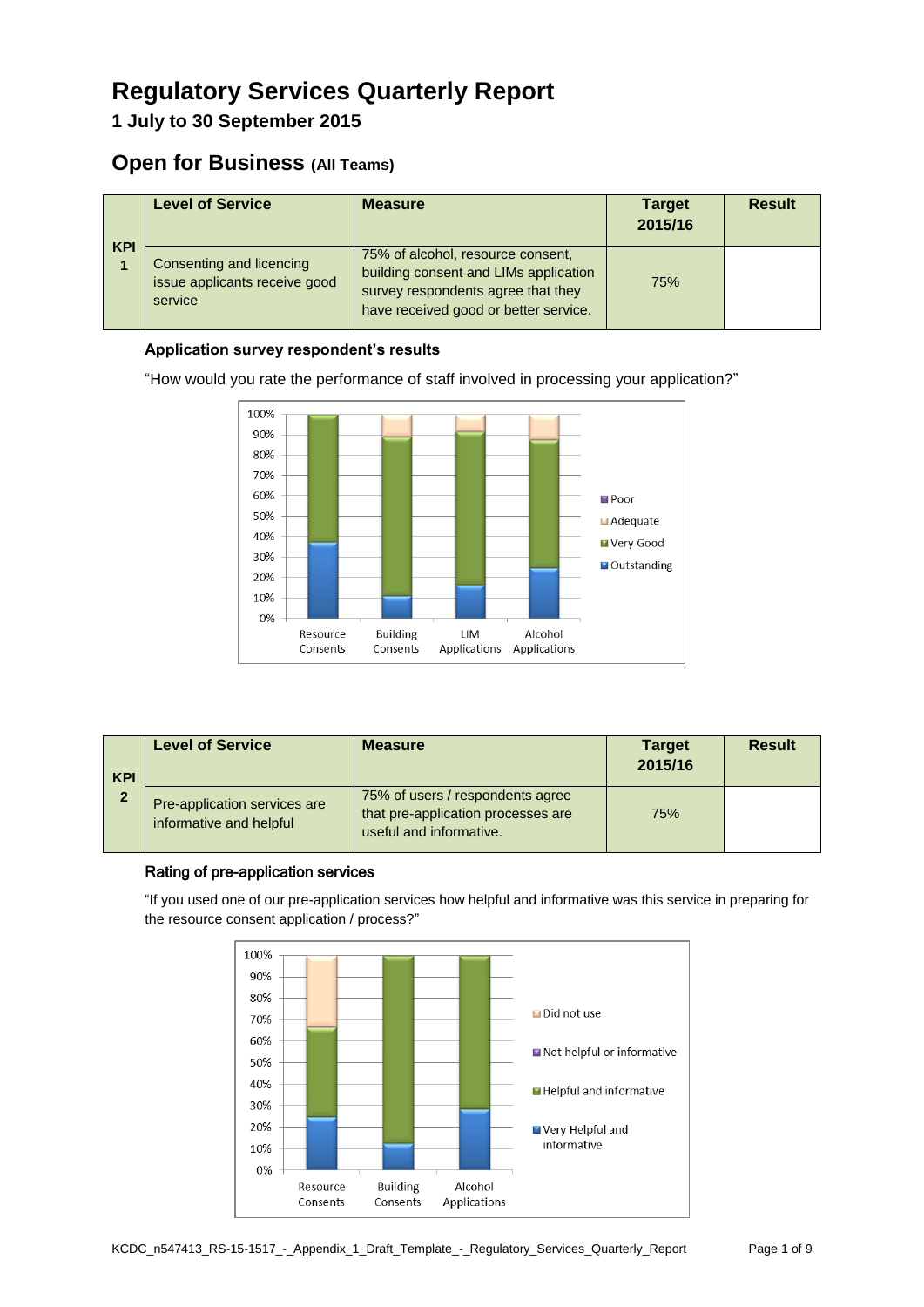|                 | <b>Level of Service</b>                                                                                                       | <b>Measure</b>                                                                                                                               | <b>Target</b><br>2015/16 | <b>Result</b> |
|-----------------|-------------------------------------------------------------------------------------------------------------------------------|----------------------------------------------------------------------------------------------------------------------------------------------|--------------------------|---------------|
| <b>KPI</b><br>3 | Regulatory teams will actively<br>seek opportunities to enhance<br>the way they work and the<br>experience of their customers | Compliments and complaints are<br>recorded, evaluated, and potential<br>improvements are entered into the<br>Continuous Improvement process. | Achieve                  |               |

#### **Compliments and complaints formally received year to date**



|                 | <b>Level of Service</b>                                                                                                       | <b>Measure</b>                                                                                                                          | <b>Target</b><br>2015/16 | <b>Result</b> |
|-----------------|-------------------------------------------------------------------------------------------------------------------------------|-----------------------------------------------------------------------------------------------------------------------------------------|--------------------------|---------------|
| <b>KPI</b><br>4 | Regulatory teams will actively<br>seek opportunities to enhance<br>the way they work and the<br>experience of their customers | Continuous Improvements are<br>recorded and actioned using the<br>process described in the relevant<br><b>Quality Assurance System.</b> | Achieve                  |               |

| <b>Continuous Improvement Summary</b> |                 |                 |       |  |
|---------------------------------------|-----------------|-----------------|-------|--|
|                                       |                 |                 |       |  |
|                                       | <b>Underway</b> | <b>Complete</b> | Total |  |
| <b>Building Control</b>               |                 |                 |       |  |
| <b>Animal Control</b>                 |                 |                 |       |  |
| Alcohol / Environmental Health        |                 |                 |       |  |
| <b>Resource Consents</b>              |                 |                 |       |  |

### **Open for Business Noticeboard**

Note: *If required this section will be used to inform elected members of other items that relate to the Open for Business work programme.*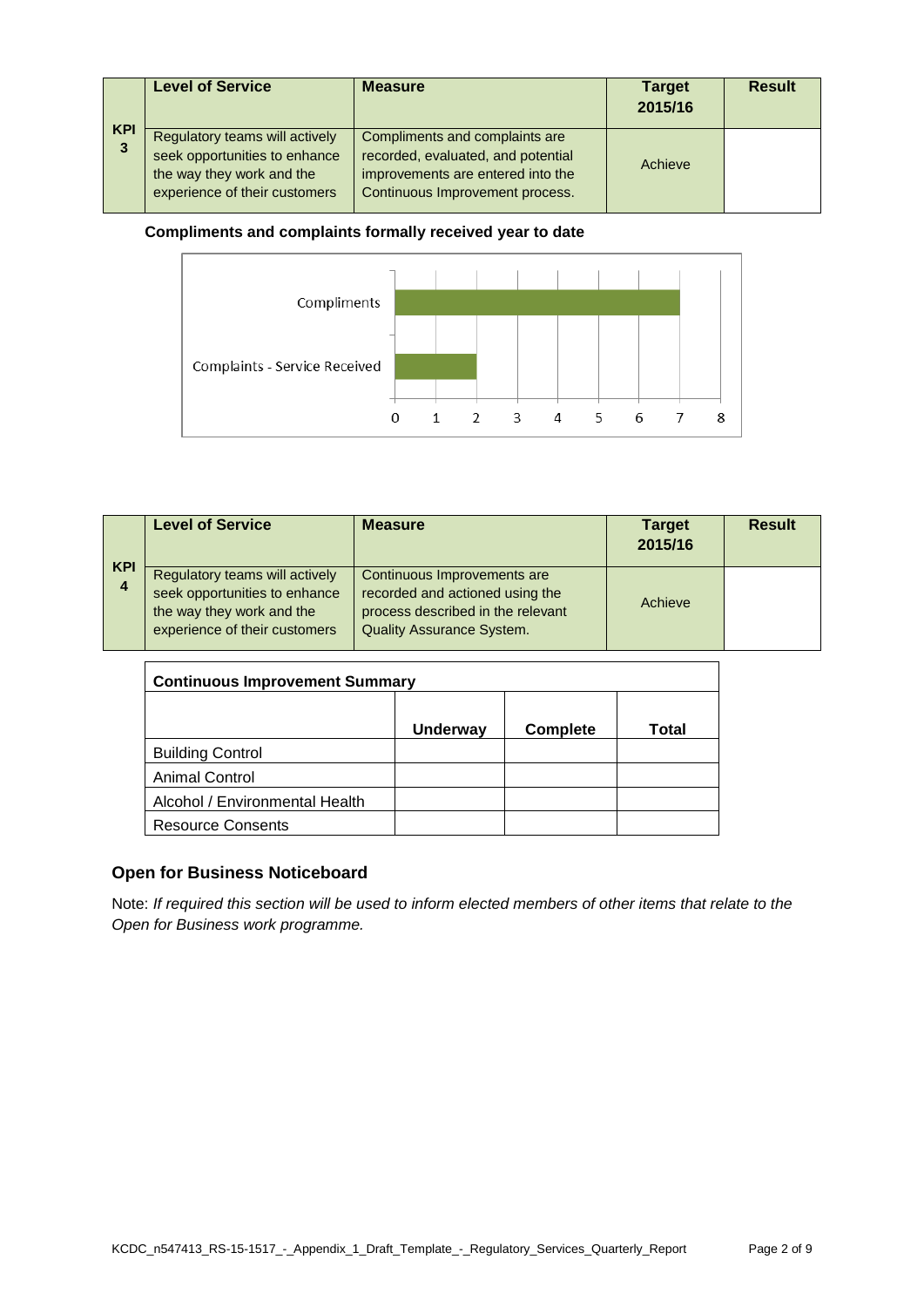# **Building Control**

|                 | <b>Level of Service</b>                                                             | <b>Measure</b>                                                                                            | <b>Target</b><br>2015/16 | <b>Result</b> |
|-----------------|-------------------------------------------------------------------------------------|-----------------------------------------------------------------------------------------------------------|--------------------------|---------------|
| <b>KPI</b><br>5 | The earthquake prone status<br>of buildings in the Kāpiti district<br>are reliable. | There are no successful challenges to<br>earthquake prone building status.                                | Achieve                  |               |
| <b>KPI</b><br>6 | The earthquake prone status<br>of buildings in the Kāpiti district<br>are reliable. | (#TBC) buildings are assessed per<br>year to determine whether they are<br>likely to be earthquake prone. | <b>TBC</b>               |               |

#### **Progress of Earthquake Prone Building Assessments**



Comment regarding the Earthquake Prone Building Assessment project will be made here if applicable.

|            | <b>Level of Service</b>                                                                                                          | <b>Measure</b>                                                                                                                                                                                         | <b>Target</b><br>2015/16 | <b>Result</b> |
|------------|----------------------------------------------------------------------------------------------------------------------------------|--------------------------------------------------------------------------------------------------------------------------------------------------------------------------------------------------------|--------------------------|---------------|
| <b>KPI</b> | All required inspections are<br>carried out to enable Code<br><b>Compliance Certificates to be</b><br>issued in a timely manner. | All site inspections are completed<br>within one working day of request, or<br>at requested scheduled times, to<br>enable code compliance certificates<br>to be issued within statutory<br>timeframes. | 100%                     |               |

#### **Code Compliance Certificates Issued**

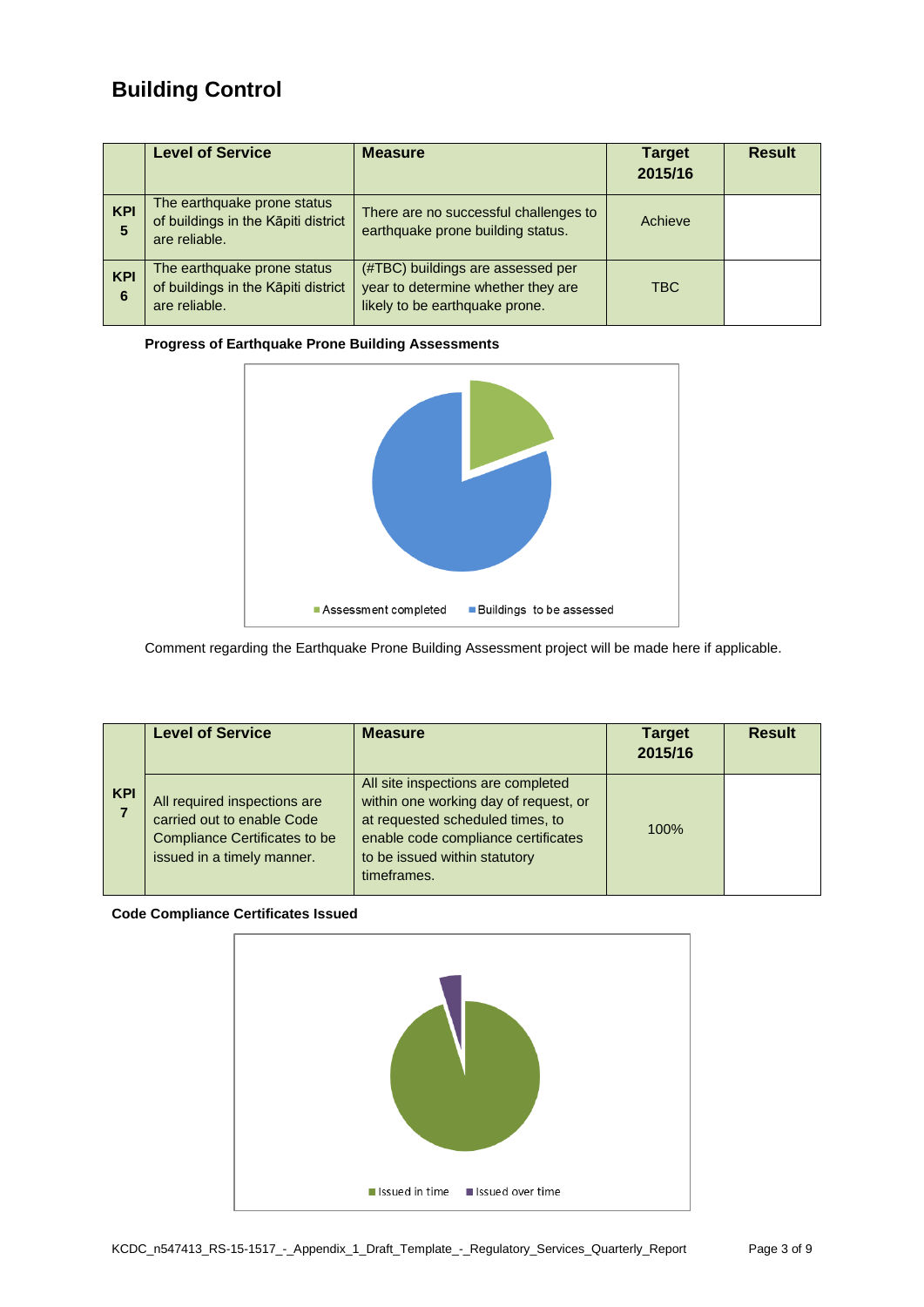| <b>KPI</b><br>8 | <b>Level of Service</b>                                       | <b>Measure</b>                                                                                       | <b>Target</b><br>2015/16 | <b>Result</b> |
|-----------------|---------------------------------------------------------------|------------------------------------------------------------------------------------------------------|--------------------------|---------------|
|                 | Commercial buildings are safe<br>for users to occupy or visit | 33% of all buildings that are subject to<br>a Building Warrant of Fitness are<br>inspected annually. | 33%                      |               |

#### **Building Warrant of Fitness inspections**



|                 | <b>Level of Service</b>                                                              | <b>Measure</b>                                                                                                                    | <b>Target</b><br>2015/16 | <b>Result</b> |
|-----------------|--------------------------------------------------------------------------------------|-----------------------------------------------------------------------------------------------------------------------------------|--------------------------|---------------|
| <b>KPI</b><br>9 | Illegal or unauthorised building<br>work is identified and prompt<br>action is taken | % of all notified complaints regarding<br>illegal or unauthorised building work<br>are investigated within three working<br>days. | 95%                      |               |

XX notified complaints regarding illegal building work were received in the year to date and all were investigated within required timeframes.

| <b>KPI</b><br>10 | <b>Level of Service</b>                                                | <b>Measure</b>                                               | <b>Target</b><br>2015/16 | <b>Result</b> |
|------------------|------------------------------------------------------------------------|--------------------------------------------------------------|--------------------------|---------------|
|                  | Substantive compliance with<br>statutory timeframes for LIMs<br>issued | The average days to process a LIM<br>will not exceed 7 days. | Achieve                  |               |

The average days to process a LIM in the year to date is XX.

#### **Building Control Noticeboard**

Note*: If required this section will be used to inform elected members of other items that relate to the building control area and/or its work programmes.*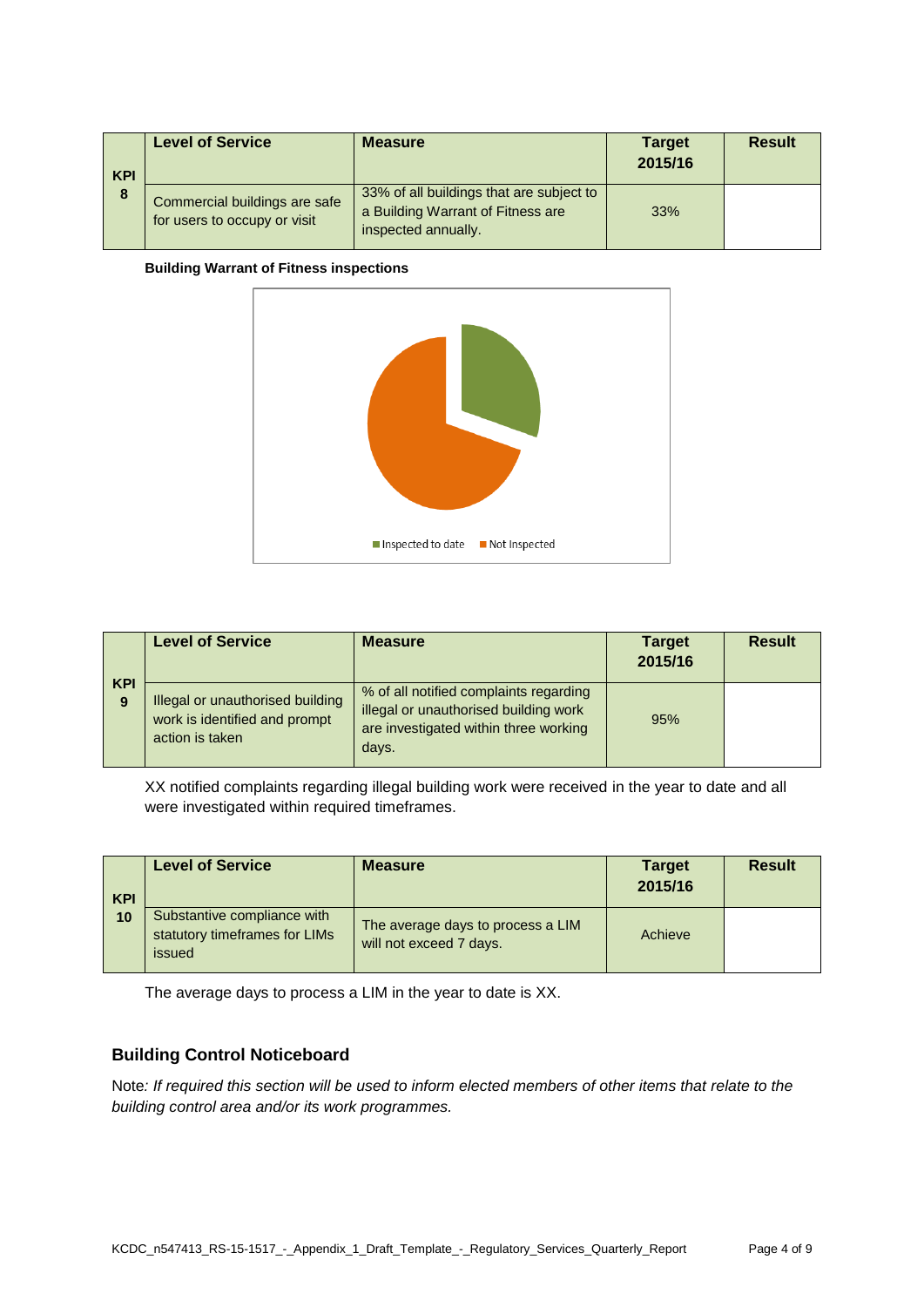# **Resource Consents and Compliance**

| <b>KPI</b><br>11 | <b>Level of Service</b>                                                         | <b>Measure</b>                                                                         | <b>Target</b><br>2015/16 | <b>Result</b> |
|------------------|---------------------------------------------------------------------------------|----------------------------------------------------------------------------------------|--------------------------|---------------|
|                  | Co-management opportunities<br>are endorsed through Te<br>Whakaminenga o Kapiti | Tāngata whenua have the opportunity<br>to review all resource consent<br>applications. | Achieve                  |               |

Comment regarding Tangata whenua review will be made here if applicable.

| <b>KPI</b> | <b>Level of Service</b>                                                                                            | <b>Measure</b>                                                              | <b>Target</b><br>2015/16 | <b>Result</b> |
|------------|--------------------------------------------------------------------------------------------------------------------|-----------------------------------------------------------------------------|--------------------------|---------------|
| 12         | Avoid unnecessary delays with<br>notified consents, which due<br>to their complexity can span a<br>lengthy period. | % of all notified consents are<br>processed within statutory<br>timeframes. | 95%                      |               |

XX notified consents were received and processed within statutory timeframes in the year to date.

|                  | <b>Level of Service</b>                                                                                   | <b>Measure</b>                                                                                                   | <b>Target</b><br>2015/16 | <b>Result</b> |
|------------------|-----------------------------------------------------------------------------------------------------------|------------------------------------------------------------------------------------------------------------------|--------------------------|---------------|
| <b>KPI</b><br>13 | Process completion<br>certificates promptly to avoid<br>costly delays - s223, s224 and<br>legal documents | % of all subdivision completion<br>certificates and legal documents are<br>processed within statutory timeframes | 95%                      |               |

#### **Applications Processed**



#### **Resource Consents and Compliance Noticeboard**

Note: *If required this section will be used to inform elected members of other items that relate to the resource consents and compliance area and/or its work programmes.*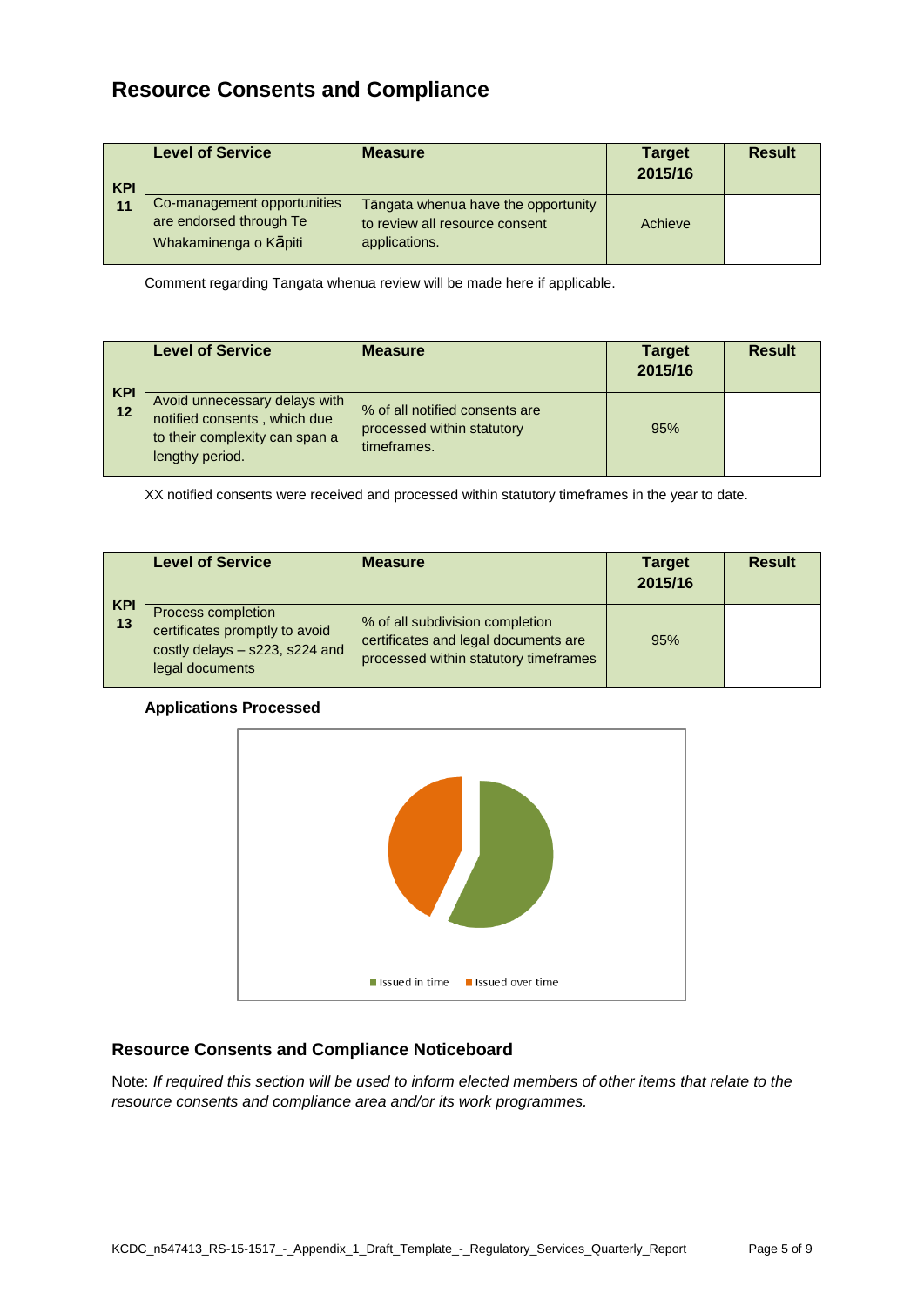# **Environmental Protection**

|                  | <b>Level of Service</b>                                                      | <b>Measure</b>                                                                                                                                    | <b>Target</b><br>2015/16 | <b>Result</b> |
|------------------|------------------------------------------------------------------------------|---------------------------------------------------------------------------------------------------------------------------------------------------|--------------------------|---------------|
| <b>KPI</b><br>14 | Alcohol outlets operate within<br>an environment that is safe<br>and healthy | 95% of all alcohol outlets that apply<br>for a new licence or the renewal of a<br>licence will be inspected prior to the<br>issue of the licence. | 95%                      |               |

#### **Premises inspected for new/renewal alcohol licence applications**



|                  | <b>Level of Service</b>                                                        | <b>Measure</b>                                                                                                                                                    | <b>Target</b><br>2015/16 | <b>Result</b> |
|------------------|--------------------------------------------------------------------------------|-------------------------------------------------------------------------------------------------------------------------------------------------------------------|--------------------------|---------------|
| <b>KPI</b><br>15 | All food premises operate<br>within an environment that is<br>safe and healthy | A minimum of 80% of all food<br>premises are audited/ inspected using<br>a risk based approach in accordance<br>with government acts or regulations<br>each year. | 80%                      |               |

#### **Licensed food premises inspected**

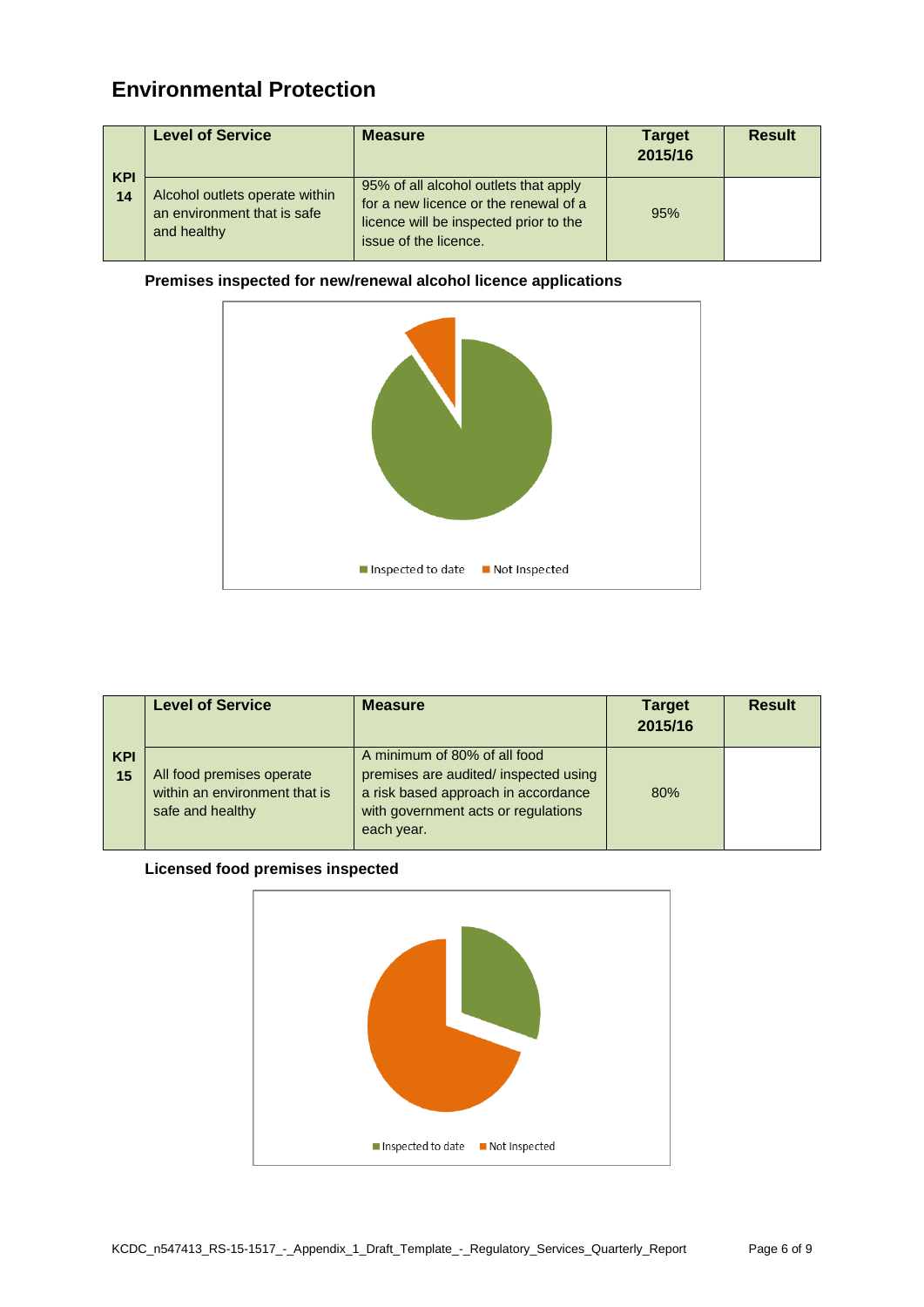|                  | <b>Level of Service</b>                                                                                          | <b>Measure</b>                                                                                                       | <b>Target</b><br>2015/16 | <b>Result</b> |
|------------------|------------------------------------------------------------------------------------------------------------------|----------------------------------------------------------------------------------------------------------------------|--------------------------|---------------|
| <b>KPI</b><br>16 | All other licensed premises,<br>e.g. hairdressers, operate<br>within an environment that is<br>safe and healthy. | A minimum of 80% of all other<br>licensed premises' are inspected for<br>compliance with appropriate<br>regulations. | 80%                      |               |

### **Other licensed premises inspected**



|                  | <b>Level of Service</b>                                              | <b>Measure</b>                                                                                                               | <b>Target</b><br>2015/16 | <b>Result</b> |
|------------------|----------------------------------------------------------------------|------------------------------------------------------------------------------------------------------------------------------|--------------------------|---------------|
| <b>KPI</b><br>17 | Private swimming pools<br>comply with the legislated<br>requirements | 20% of all known private swimming<br>pools inspected to ensure compliance<br>with the Fencing of Swimming Pools<br>Act 1987. | 20%                      |               |

#### **Swimming pool inspections**

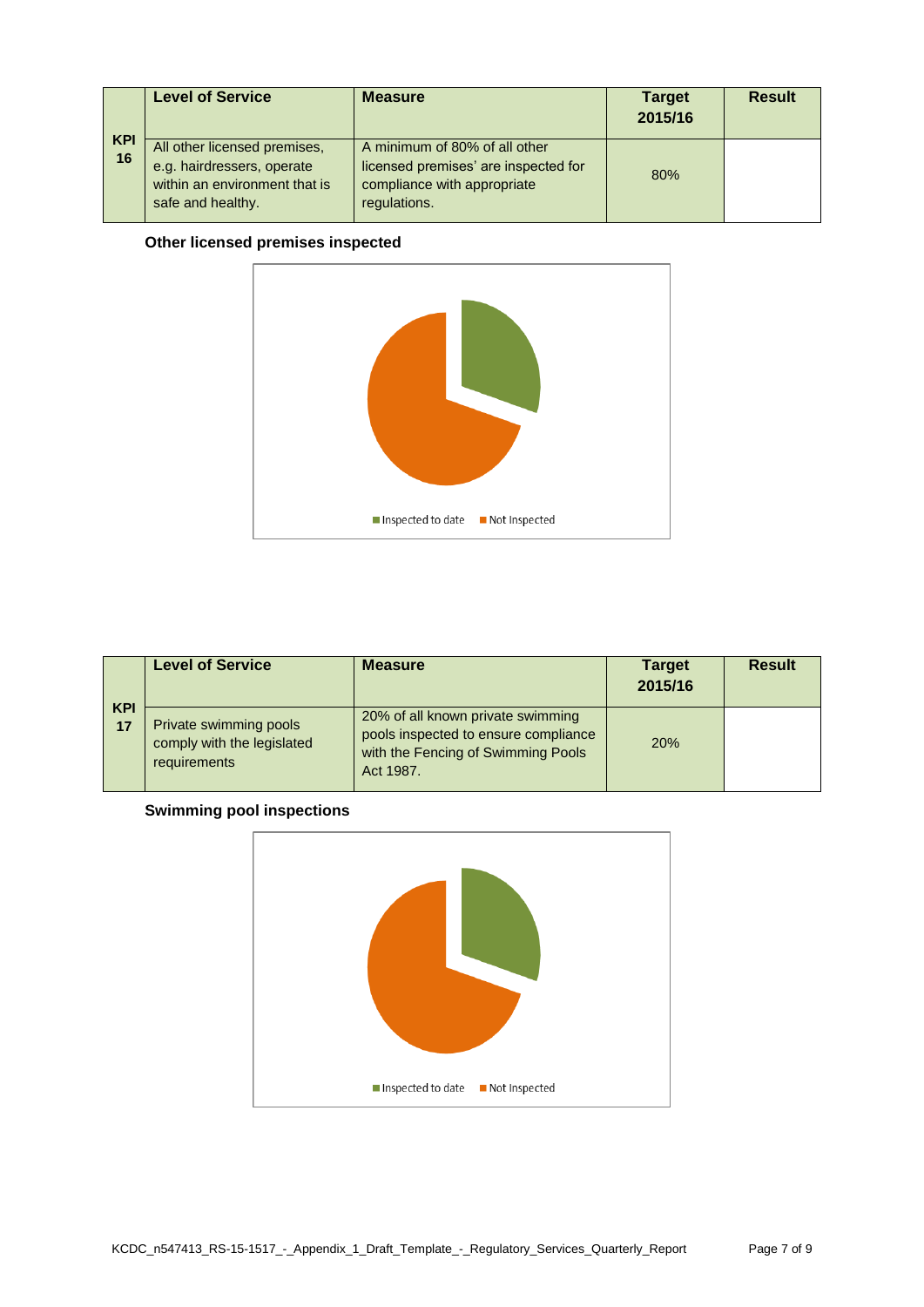| <b>KPI</b><br>18 | <b>Level of Service</b>                              | <b>Measure</b>                                                                                    | <b>Target</b><br>2015/16 | <b>Result</b> |
|------------------|------------------------------------------------------|---------------------------------------------------------------------------------------------------|--------------------------|---------------|
|                  | Dogs are managed effectively<br>to minimise nuisance | 95% of all routine calls/complaints<br>about dogs are responded to within<br>24 hours of receipt. | 95%                      |               |

#### **Response to routine dog calls/complaints**



| <b>KPI</b><br>19 | <b>Level of Service</b>                    | <b>Measure</b>                        | <b>Target</b><br>2015/16 | <b>Result</b> |
|------------------|--------------------------------------------|---------------------------------------|--------------------------|---------------|
|                  | All dogs in the District are<br>registered | 95% of all known dogs are registered. | 95%                      |               |

### **Registered dogs in district**